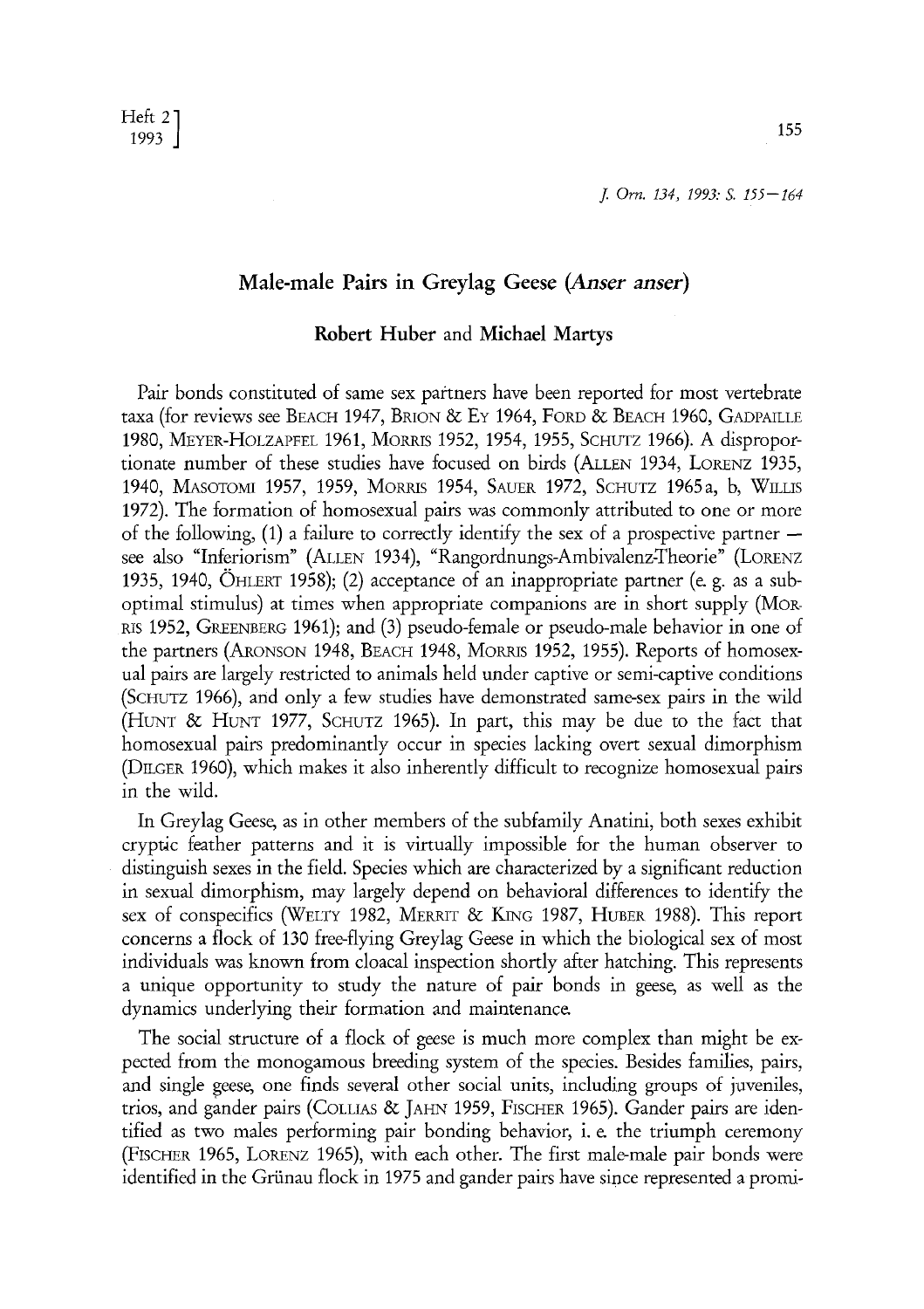nent social unit in this group. Bonds have been observed to form between males with very different life histories. Frequently, they develop between two brothers as a continuation of their bond as siblings. In some cases brothers who had initially paired heterosexually, formed a pairbond after the loss of their respective partners. Homosexual bonds are less frequently forged between unrelated ganders suggesting the importance of previous familiarity, as had also been suggested for other anatids (SCHUTZ 1966). Some gander pairs which formed in this flock have been found to persist for over 15 years.

The aims of the present study were twofold. Firstly, to test whether a male bias in the sex ratio of the flock favors the formation and maintenance of homosexual pair bonds in this species. Secondly, we attempted to identify the behavioral mechanisms which underlie the formation of such pairs. Homosexually paired males were subjected to a quantitative behavioral analysis in an attempt to compare the partners of gander pairs (1) with each other, (2) to the heterosexually paired gander, and (3) to the heterosexually paired goosa

# **Study Animals and Methods**

This study was carried out at the Konrad-Lorenz-Institute in Grünau im Almtal, Austria, and summarizes data spanning the years  $1973-1988$ . The flock of approximately 130 tame, free-flying greylag geese was established in the Almvalley in 1973 as described elsewhere (KaLAS 1979). Colored leg rings permit identification of individuals in the fiel& For each member of the flock individual data such as age, sex, familial affiliation, pair bonds, aggressive encounters, and diseases, are compiled in a registry. Summary information for the flock, including the number of individuats, the sex ratio, and the number of heterosexual and gander pairs, was obtained from these records.

Six established gander pairs and six heterosexual pairs were selected for a quantitative behavioral analysis. Between September 1983 and April 1984 a total of 100 hours of observations were collected for these pairs. The behavior of heterosexual pairs has been reported in detail elsewhere (HuBER 1988) and we focus here primarily on the gander pairs. The occurrence of agonistic, social-binding, and sexual behavior, and the position of the pair relative to the flock was noted for each minute. Listing of behavior patterns and their definitions follow KALAS (1977). Agonistic behavior refers to all behavioral patterns that share the function of adjustment to situations of conflict among conspecifics, including threats, submissions, chases and physical combat (DRICKAMER & VESSEY 1982). Two categories of agonistic behavior were distinguished, (1) approach-oriented agonistic behavior which directs an individual towards an opponent (e. g. threatening postures, charges), and (2) avoidance-oriented agonistic behavior which has the opposite effect (e. g. flight, vigilant behavior). The shorter forms of ùapproach behavior" and "avoidance behavior" are used syr/onymously for these terms. All vocalized behavior that is assumed to have an effect on formation and maintenance of the pairbond comprises social binding behavior (FISCHER 1965, HEINROTH 1911, RADESÄTER 1974, WÜRDINGER 1970). Sexual behavior, i. e. courtship and mating, was observed infrequently and was excluded from all statistical analyses. Repticated goodness of fit tests (G-statistics) were used to compare the frequency of (1) approach-oriented agonistic behavior, (2) avoidance-oriented agonistic behavior, and (3) social binding behavior between the partners of the six gander pairs. For each comparison the sum of the individual G-values was partitioned into pooled G (to test for similarity in behavior between ganders of gander pairs and ganders and geese of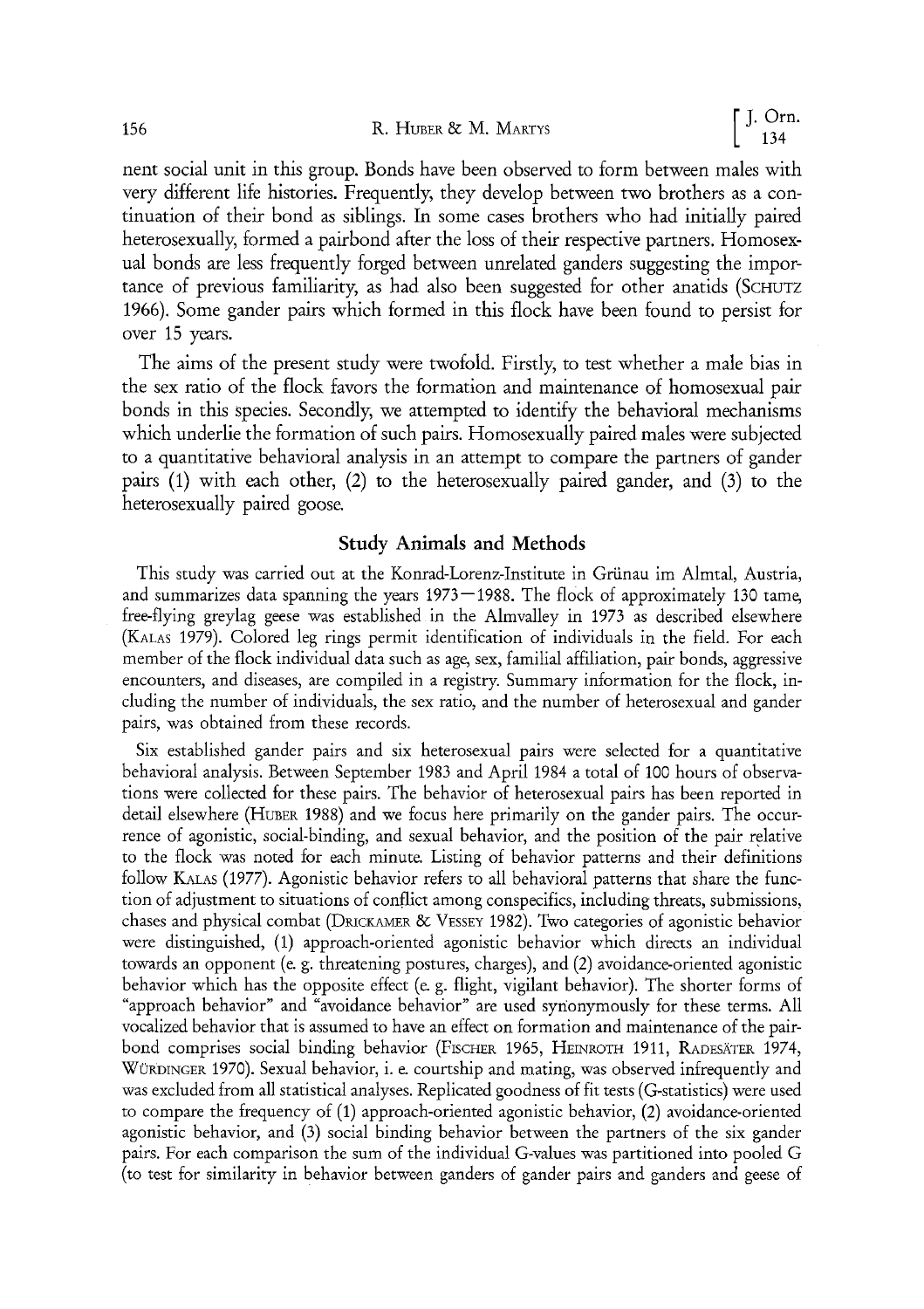| п.<br>٣<br>÷ |  |
|--------------|--|
|              |  |

heterosexual pairs), and the heterogeneity G (to test how similar the ganders of gander pairs behaved to each other). The experiment-wise error rate for these 18 comparisons (three behavioral categories in six pairs) was calculated according to the Dunn-Sidäk Method (SOKAL & ROHLF 1981). Replicated goodness of fit tests were used to compare the frequency of these behaviors between ganders of gander pairs and gander and goose of heterosexual pairs. For the analysis of the spatial distribution of the pairs relative to the flock a nominal response model (SAS INSTITUTE INC.) was constructed with season and type of pair as treatment effects.

We are indebted to K. KOTRSCHAL, K. LORENZ, M. K. RYLANDER, A. SCHLAGER, H. SCHNEIDER, M. J. VAN STAADEN, P. WINKLER, M. R. WILLIG, and J. GAGLIARDI for suggestions, help and criticisms during various stages of this project. I wish to thank S. K, H. ERNST AUGUST for bis generous support of behavioral research on greylag geese in the Almvalley.

### **Results**

Although the number of gander pairs fluctuated greatly over the observation period, regression analysis (Fig. 1) demonstrated that the percentage of males in the flock for a given year can significantly explain the percentage of gander pairs formed ( $\mathbb{R}^2$  = 0.766; F = 35.963; df = 1,13; P < 0.001). This suggests that a lack of single females is an important factor promoting the formation 0f gander pairs.

Replicated tests of goodness of fit were used to compare the two partners in each of six gander pairs with regard to the frequency of approach, avoidance, and socialbinding behavior (Table 1). Two out of 18 possible comparisons proved significant indicating an overall similarity in behavior between the two partners in gander pairs (only the partners of two pairs differed in the frequency of avoidance behavior). Similarly, replicated tests of goodness of fit were used to contrast the behavior of ganders of



Fig. 1. Relationship between the relative number of males that were paired in a gander pair (% of total males) and the male bias in the sex ratio of the flock (50% represents an equal sex ratio) for years from 1973-1988. A regression line was fitted to the data.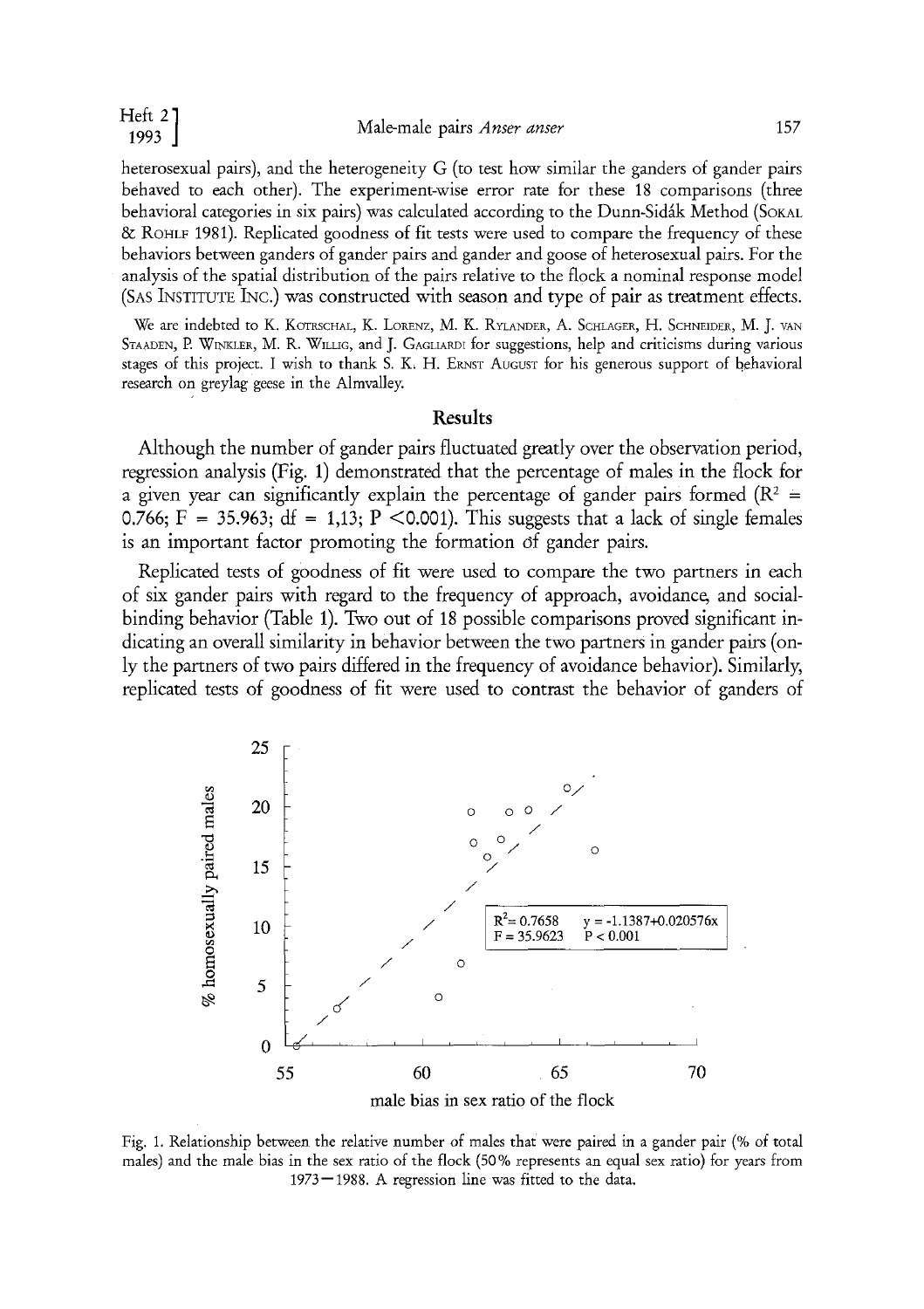Table 1. Table summarizing the frequency of approach behavior, avoidance behavior, and social behavior observed for 12 individuals  $(A-L)$  of six gander pairs. Frequency is equal to the number of minutes in which the behaviors occurred. The total observation time (Obs.) for each pair is given in minutes. The ffequency of these behavioral categories among the partners in each pair was compared with replicated goodness of fit tests and the heterogeneity Gstatistic (G) is reported. Comparison-wise error rate was adjusted according to Dunn-Sidäk and significant values are indicated (\*\* 0.01  $\geq p$  >0.001, \*\*\* 0.001  $\geq p$ ).

| Individuals             |             | Pair 1           |    | Pair 2       | Pair 3      |      | Pair 4      |              |    | Pair 5          |              | Pair 6      |
|-------------------------|-------------|------------------|----|--------------|-------------|------|-------------|--------------|----|-----------------|--------------|-------------|
|                         | А           | B                |    | D            | Ε           | F    | $G$ .       | $\mathbf{H}$ |    |                 | Κ            | L           |
| Approach Behavior<br>G  | 24<br>0.633 | -19              | 28 | -25<br>0.184 | 14<br>0.036 | 15   | 34<br>3.330 | 21           | 47 | 31<br>3.687     | 34           | 25<br>1.486 |
| Avoidance Behavior<br>G | 12          | 36<br>$13.729**$ | 33 | 36<br>0.145  | 36<br>0.931 | 44   | 94          | 82<br>1.051  | 90 | 24<br>47.558*** | 92.<br>2.753 | 73          |
| Social Behavior<br>G    | 24          | 21<br>0.218      | 12 | 12<br>0.000  | 16<br>0.000 | - 16 | 39<br>0.058 | 37           | 25 | 24<br>0.022     | 35<br>0.147  | 32          |
| $Obs.$ (min)            |             | 270              |    | 345          | 287         |      | 398         |              |    | 375             |              | 405         |

gander pairs to that of heterosexually paired males and females (Table 2). Individually, ganders of homosexual pairs showed less approach-oriented agonistic behavior than did heterosexually paired males, but were significantly more aggressive than females. However, as pairs, ganders exhibited much more approach behavior than did heterosexual pairs, giving the impression of two geese "terrorizing" neighboring individuals. Social binding behavior and vigilance behavior was found to be significantly higher in homosexually paired ganders (Fig. 2) than in either partner of heterosexual pälrs.



Fig. 2. A gander pair performing the triumph ceremony. This social-binding behavior is performed by both individuals with an intensity equal to that of the heterosexual male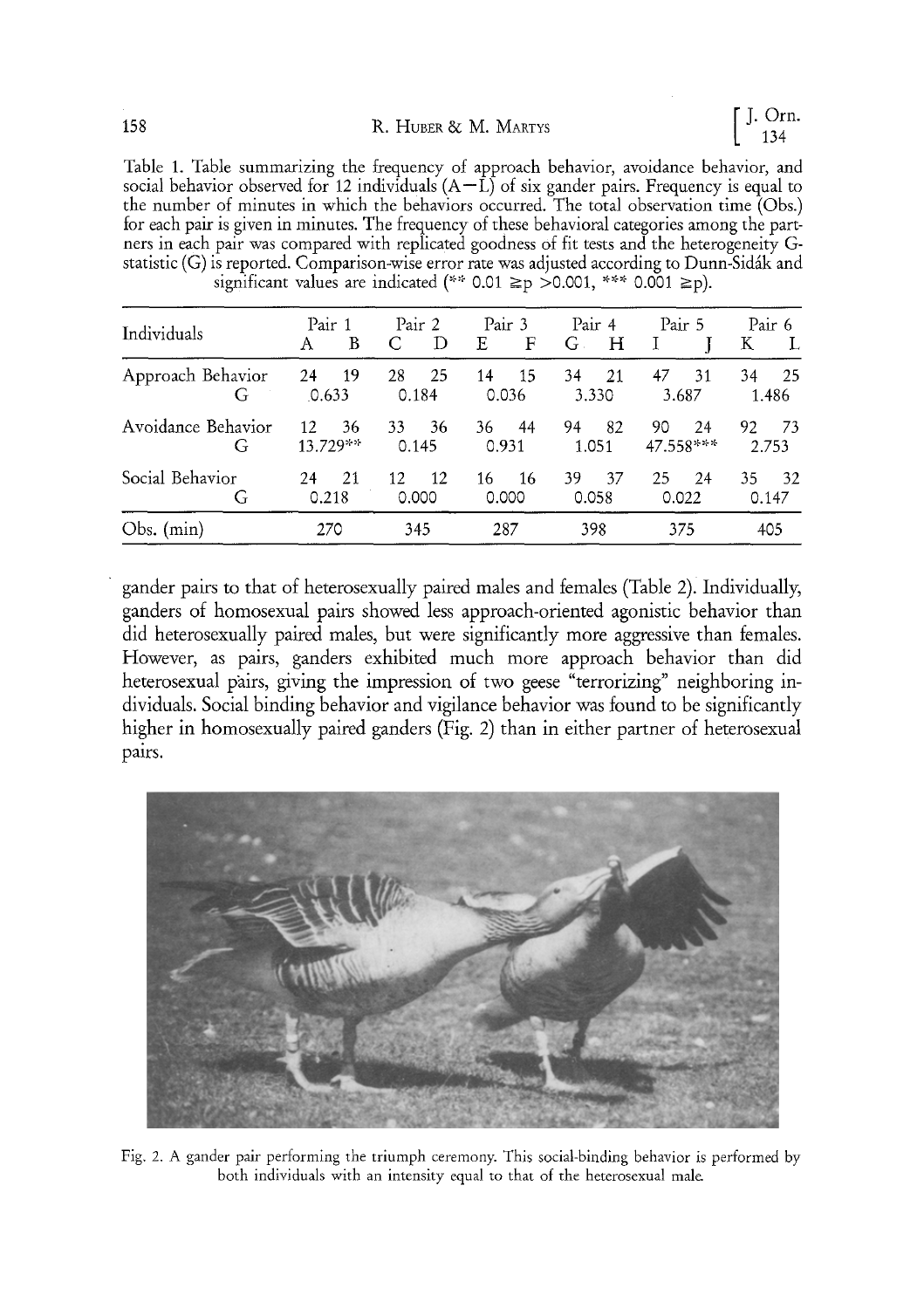Heft 2 1993 ]

### Male-male pairs *Anser anser*

 $\approx$  e. ë. **• n.~õ «**   $\stackrel{9}{\scriptstyle\sim}$   $\stackrel{1}{\scriptstyle\sim}$   $\stackrel{1}{\scriptstyle\sim}$   $\stackrel{1}{\scriptstyle\sim}$   $\stackrel{1}{\scriptstyle\sim}$   $\stackrel{1}{\scriptstyle\sim}$   $\stackrel{1}{\scriptstyle\sim}$  $\frac{8}{15}$ **N~**  demonstrated approach, avoidance, and social behaviors. Observed frequencies were compared to the probability of occurrence (HeteroP)<br>of these behaviors for heterosexual pairs (Hunax 1988). The behavior of homosexually pai **o~,z**  &⊕<sup>~</sup>⊴ ਦੂ ∙≅ - $\cdot$  =  $\frac{1}{2}$   $\frac{1}{2}$   $\frac{1}{2}$   $\frac{1}{2}$   $\frac{1}{2}$   $\frac{1}{2}$   $\frac{1}{2}$   $\frac{1}{2}$   $\frac{1}{2}$   $\frac{1}{2}$   $\frac{1}{2}$  $E\oplus S \oplus E$  $\,$ o  $\,$ ਜ਼ਿੰਦ - $\,$ .1 O'a o "-~~ m  $\vec{\mathbf{g}}$  a  $\oplus$   $\mathbf{g}$  . بيد و ب  $\cdot$   $\mathbb{R}$   $\oplus$   $\cdot$   $\oplus$   $\oplus$   $\oplus$ 3.5 ¤ 45  $5 \, \mathrm{o}\!\cdot\!\mathrm{S}$  $\cdot$  C3  $\cdot$  C3  $\cdot$ .Ħ 50 N<br>O  $\frac{5}{5} \circ 3$ .\_~ O **8**  "õ  $\leq$   $\circ$ **< o**   $\approx$  0,0  $\approx$ **¢n o** ~, < o O  $\bar{\mathrm{e}}$ 0+ b o+  $\circ$ 0

| HeteroP              |          |     | 0.127                                                 | Approach Behavior<br>ာ<br>၁၁၁<br>၁          |     | 0.112<br>ð                         | Avoidance Behavior<br>0.032           | Social Behavior<br>0.033                                              | 0.022                                                                                                         |  |
|----------------------|----------|-----|-------------------------------------------------------|---------------------------------------------|-----|------------------------------------|---------------------------------------|-----------------------------------------------------------------------|---------------------------------------------------------------------------------------------------------------|--|
| Ind. Pair            | .<br>Obs |     | δ<br>Ο                                                | ှ<br>ပ                                      |     | ბ<br>ს                             | 9<br>C                                | ბ<br>ს                                                                | o<br>C                                                                                                        |  |
|                      | 270      |     |                                                       | $15.916***$<br>$28.262***$                  |     | $5.468***$                         | 1.319                                 | $8.750***$                                                            | $3.934***$<br>$2.337***$                                                                                      |  |
|                      | 345      |     | $3.878$<br>9.088**<br>7.343*<br>10.693**<br>10.019*** | $29.137***$                                 |     | 1.232<br>0.914<br>0.0543           | $51.894***$                           | $12.781**$<br>0.056<br>0.056<br>4.085<br>4.085<br>4.085<br>3.1.79%*** |                                                                                                               |  |
|                      |          |     |                                                       | 11.953***                                   |     |                                    | 30.543****<br>37.912***               |                                                                       | $\begin{array}{c} 2.273 \\ 2.273 \\ 10.811^{***} \\ 10.811^{***} \\ 58.725^{***} \\ 52.523^{***} \end{array}$ |  |
|                      | 287      |     |                                                       |                                             |     |                                    | $48.275***$                           |                                                                       |                                                                                                               |  |
|                      |          |     |                                                       |                                             |     |                                    | $73.933***$                           |                                                                       |                                                                                                               |  |
|                      | 398      |     | $18.009***$<br>6.874*                                 |                                             |     |                                    | $.34.397***$                          |                                                                       |                                                                                                               |  |
|                      |          |     | $4.592***$                                            | $5.520*$<br>7.022*<br>37.981***<br>10.052** |     | $4.597$<br>19.176***<br>29.603**** | $82.417***$                           |                                                                       |                                                                                                               |  |
|                      | 375      |     | 0.008                                                 | 11.862***                                   |     | $-8.947***$                        | $27.332***$                           | $0.756***$                                                            | $2.866***$                                                                                                    |  |
|                      |          |     |                                                       | <b>33.103***</b>                            |     | $9.914**$                          | 10.066**                              | $9.291***$                                                            | $0.590***$                                                                                                    |  |
|                      | \$0      |     | 7.429*                                                | 17.089***                                   |     | $13.636***$                        | $22.249***$                           | $26.024***$                                                           | $15.593***$                                                                                                   |  |
|                      |          |     | $8.679***$                                            | 6.631***                                    |     | $6.651***$                         | 43.955***                             | 0.101***                                                              | $37.236***$                                                                                                   |  |
| <u>l</u> otal        |          |     | $134.148***$                                          | 324.527***                                  |     | 220.864***                         | 1264.291***                           | 172.921***                                                            | 319.973***                                                                                                    |  |
| Heterogen.<br>Pooled | 4160     | 317 | $110.476***$ 300.855***                               | 23.672*                                     | 652 |                                    | 77.444*** 1120.872***<br>$143.420***$ | 29.029**<br>293 143.892***                                            | 290.944***                                                                                                    |  |
|                      |          |     |                                                       |                                             |     |                                    |                                       |                                                                       |                                                                                                               |  |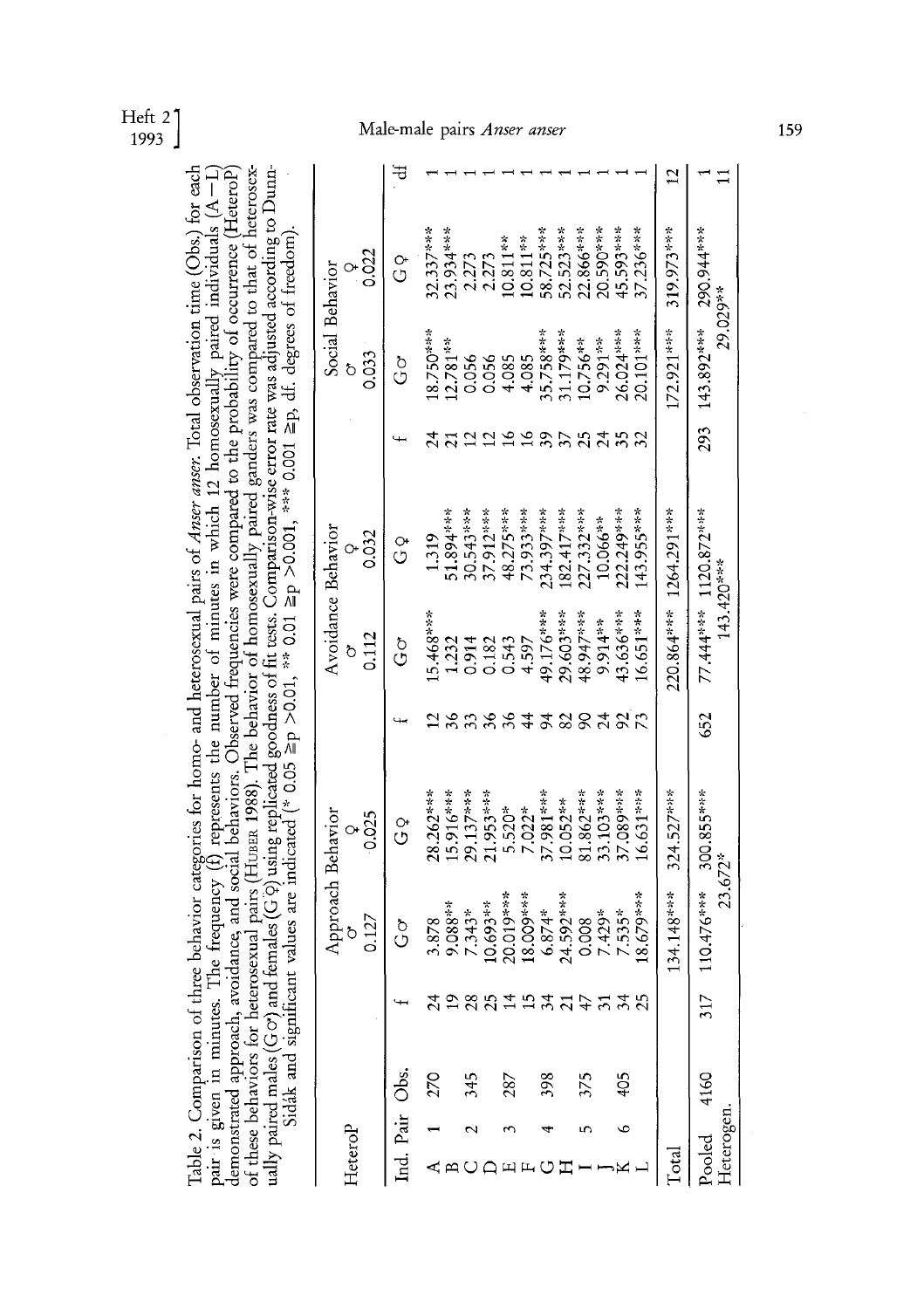The spatial distribution of the entire flock covered a greater area and appeared less defined during the spring, the annual breeding season, than during the remainder of the year. The partners of both homo- and heterosexual pairs spent more time on the periphery or away from the flock than during the rest of the year (Wald chi-square  $= 371.024$ , df  $= 2$ , P <0.001). Independent of the season, gander pairs spent significantly more time on the periphery or away from the flock than did heterosexual pairs (Wald chi-square = 143.220,  $df = 2$ , P 0.001) as is evident in the pie chart summaries  $(Fig. 3)$ .



Fig. 3, Pie diagrams summarizing the amount of time spent in the flock, at its periphery, and away from the flock for (A) heterosexual pairs during the year excluding spring; (B) gander pairs during the year excluding spring; (C) heterosexual pairs in spring; (D) gander pairs in spring.

# **Discussion**

To date there has been no published record of gander pairs in wild flocks of greylag geese\_ The present study indicates that both males of a gander pair in *Anser anser* are characterized by a high level of agonistic and social behavior. Particularly aggressive pairs that "terrorize" the rest of the flock have also been observed in snow geese (ScoTT pers. comm.) but the true sex of these individuals was not confirmed.

As the nurnber of gander pairs was found to be highly dependent on the sex ratio, a lack of available females is suggested to enhance homosexual pair formation. Gander pairs were only observed when the male ratio exceeded 55 %. In a similar flock at the Max-Planck-Institute for Behavioral Physiology in Seewiesen, which tended to be biased towards females (ST. PAUL pers. comm.), homosexual pairbonds were observed in only a few instances.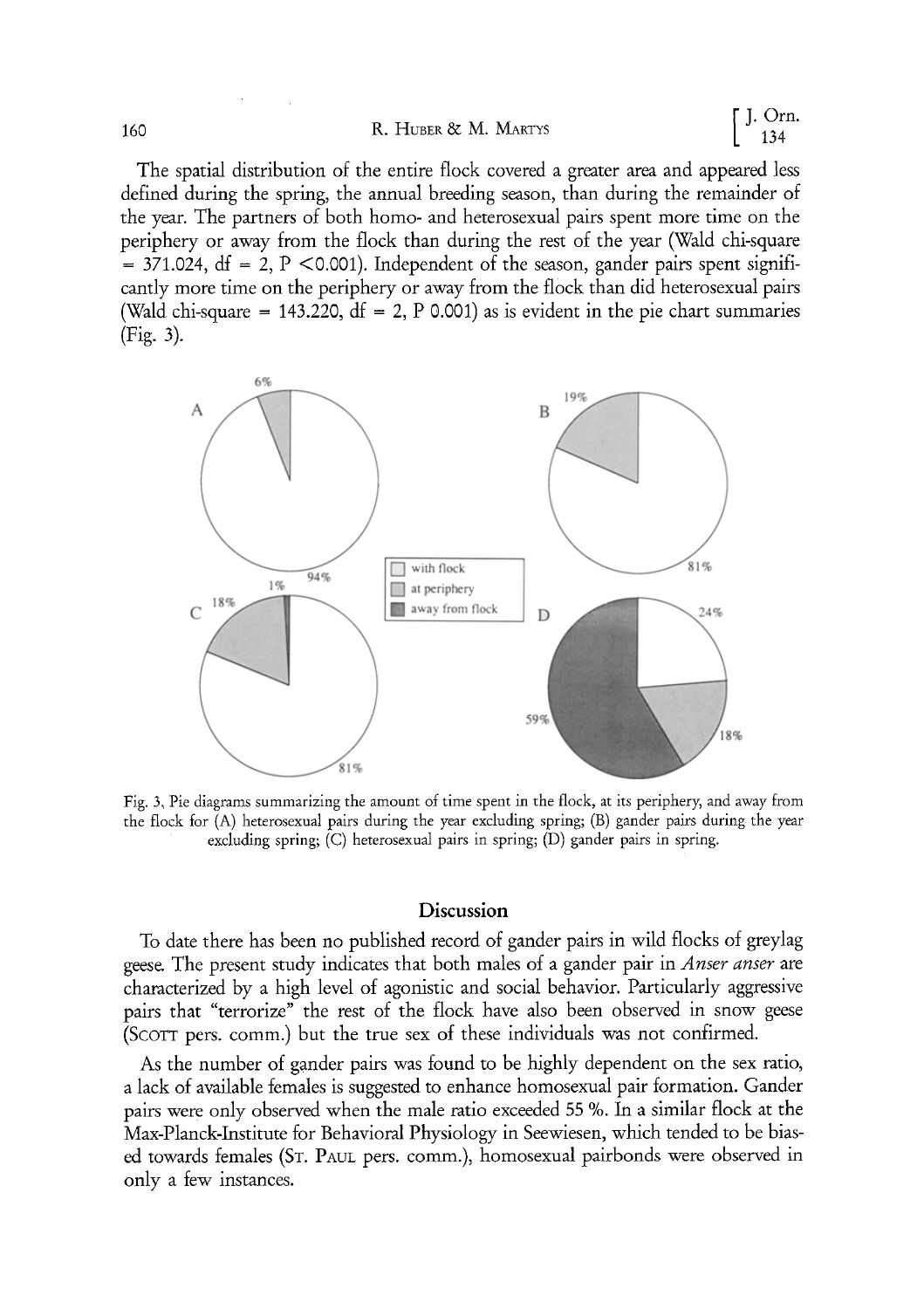The hypothesis that the male-male pairbond is facilitated by pseudo-female behavior of one of the partners, was not supported. Both ganders of a homosexual pair were similar in behavior and no similarities to the behavior typical of females was detected. This is in accordance with the behavior of homosexually paired male mallards (SCHUTZ 1965 a, b), where both partners exhibited male behavior, treating the respective partner as if he were female. A potential instability of this pair bond may account for the increased frequency of social-binding behavior. Moreover, several instances were observed in which a gander, having launched an attack on bystanding geese or returned with an initiation of the triumph ceremony, was subsequently attacked by its own partner (see also RADESÄTER 1974).

The increased amount of vigilance behavior and the lower frequencies of agonistic interactions detected in homosexually paired ganders were due to the fact that gander pairs spent significantly more time apart from the flock or at its periphery. Indeed, while with the flock, the frequencies of approach behavior and vigilance behavior were not significantly different between males of gander pairs and those of heterosexual pairs.

All sexual acts of gander pairs, particularly attempted and successful copulations, began with precopulatory displays of both ganders such as "head-dipping" and "Koggenhaltung" (FISCHER 1965, HEINROTH 1911, JOHNSGARD 1965), followed by attempts to mount. In pairs where the size discrepancy is large, the smaller gander was frequently forced into the female position and mounted. In pairs of similar size attempts may (1) continue for some time until one animal succeeds in mounting of its partner (reversals of the male position on consecutive days were observed in several such pairs); (2) increase in intensity and culminate in a fierce fight; or (3) one gander may mount inanimate objects, such as logs, or a bystanding female or male goose which had joined in with the precopulatory display (COLLIAS & JAHN 1959). In either case, the postcopulatory display is always directed towards the true partner, and not towards the animal or object it copulated with.

The apparent lack of female-female pair bonds is notable and several reasons may be advanced for this. Females may not demonstrate sufficient pair-bonding behavior to form and maintain a viable pair bond (HUBER 1988). Moreover, the fact that females are the limiting sex in the flock (i. e. the sex ratio is male biased) does not favor the formation of female pair bonds.

There are a number of (non-exclusive) hypotheses which may explain the presence and function of gander pairs in *Anser anser.* (1) As gander pairs are frequently positioned at the periphery of the flock with vigilance behavior, they may serve a guardian function for the flock as a whole. (2) Male aggression is usually directed towards other males in the flock. A large portion of homosexually paired ganders may succeed in forcing unpaired ganders out of the flock, thereby controlling an excess of males and enhancing social stability. (3) A pair bond with any other individual may be a superior strategy to remaining single, as the latter have a higher rate of predation and reduced access to resources. (4) A sociobiological perspective might contend that gander pairs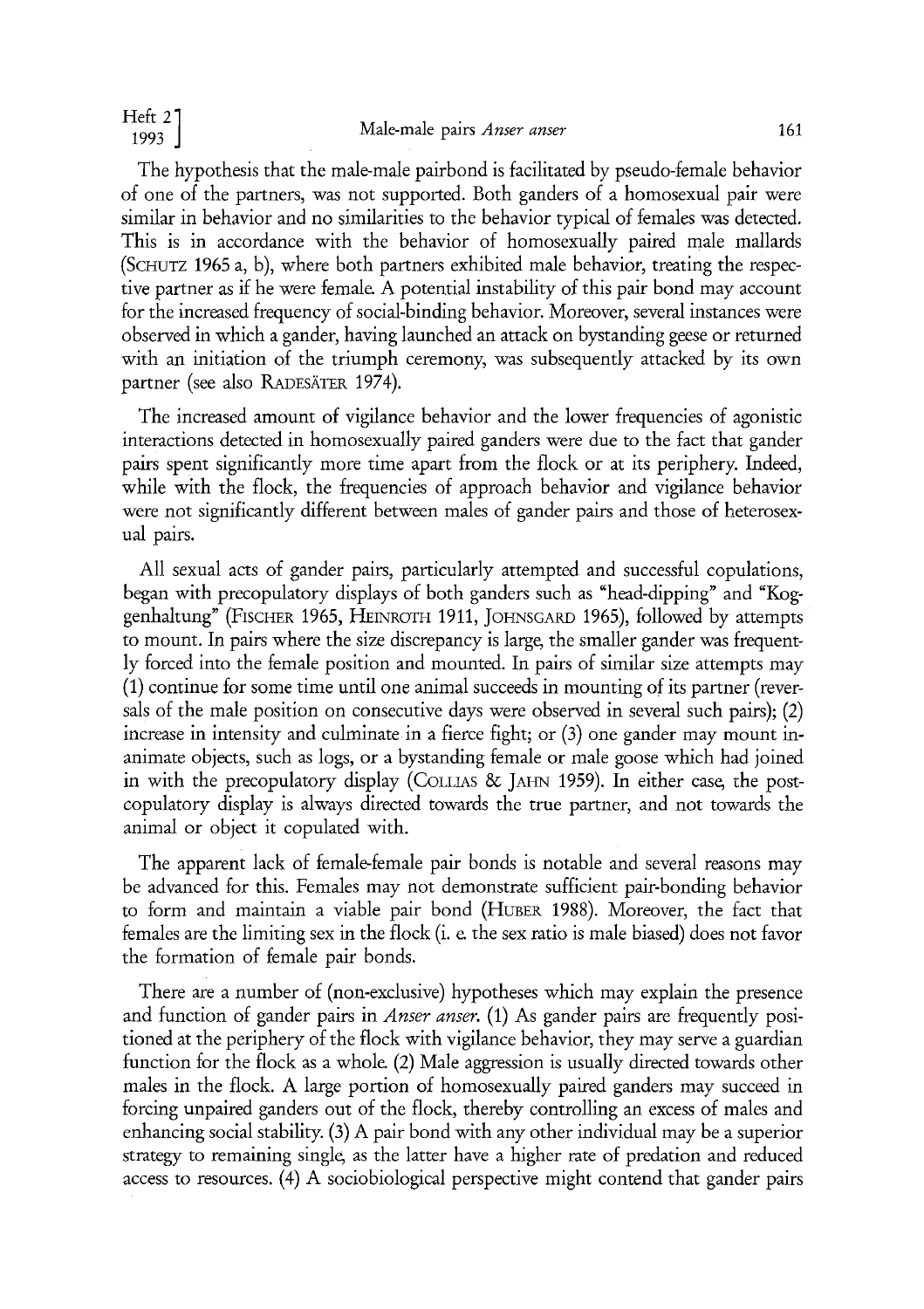represent a "buffer system" for males in the flock at times when the sex ratio is strongly biased towards them, enhancing both individual and inclusive fitness and maintaining breeding potential. Alternatively, gander pairs may represent merely an epiphenomenon in the social structure of a male biased flock of greylag geese.

### **Summary**

For almost two decades a flock of 130 free-flying Greylag Geese *(Anser anser)* has been the focus of detailed ethological investigations at the Konrad Lorenz Institut in Grünau im Almtal, Austria. Gander pairs, i. e. male-male pairs, represent a prominent social unit in this flock and were the subject of a detailed behavioral investigation. Analysis of the composition and dynamics of the flock over a 15 year period indicated that the incidence of homosexual pairings closely paralleled the male blas of the sex ratio. The behavior of ganders in gander pairs was investigated and compared to that of gander and goose in heterosexual pairs. The behavior of the two males in a gander pair (1) was comparable in most aspects, (2) was similar to the behavior of the gander in heterosexual pairs, and (3) differed greatly from that of the heterosexually paired goose. Therefore, pseudo-female behavior in one partner cannot account for the formation of a pairbond between two males. As a unit, gander pairs were characterized by a higher frequency of offensive agonistic behavior compared to heterosexual pairs and spent significantly more time peripheral to, and away from the flock than did heterosexual pairs.

### **Zusammenfassung**

Das Sozialgefüge einer Schar Graugänse ist weitaus komplizierter, als es das monogame Fortpflanzungssystem erwarten ließe (COLLIAS & JAHN 1959, FISCHER 1965, KALAS 1979, RUTSCHKE 1982). Ganterpaare, die häufig über Jahre hinweg bestehen bleiben, sind für tiersoziologische Untersuchungen interessant, weil ihre Funktion nicht im Rahmen der Fortpflanzung gesehen werden kann. Welche Bedingung begünstigen die Bildung von Ganterpaaren, und welche Verhaltensmechanismen tragen zum Entstehen und zur Aufrechterhaltung dieser Verbindung bei? Die Zusammensetzung der Grünauer Graugansschar 1973--1988 zeigt, daß die Anzahl der Ganterpaare von einem Überschuß von Männchen in der Schar abhängt. Das Verhalten von 6 Ganterpaaren wurde untersucht und mit dem von heterosexuellen Paaren verglichen. Innerhalb eines Ganterpaares entsprachen sich die Partner in der Häufigkeit von agonistischem sowie sozial-bindendem Verhalten. Homo- und heterosexuell verpaarte Ganter zeigten sich im Verhalten vergleichbar. Der Ganter eines Ganterpaares unterschied sich jedoch in der Häufigkeit aller untersuchten Verhaltensweisen von dem der heterosexuell verpaarten Gans. Folgende Schlußfolgernngen und Hypothesen bieten sich an: (1) Pseudo-weibliches Verhalten bei einem der Ganter scheint nicht die Bildung von Ganterpaaren erklären zu können. Beide Ganter verhalten sich rein männlich und behandeln den Partner so, als ob dieser ein Weibchen wäre. (2) Ein Mangel an gegengeschlechtlichen Schargenossen fördert die Bildung von homosexuellen Paaren und aufzuchtsbekannte Vögel werden dabei vorgezogen. (3) Ein Zusammenschluß mit einem gleichgeschlechtlichen Artgenossen sollte, verglichen mit der Möglichkeit alleine zu bleiben, eine überlegene Strategie darstellen, da unverpaarte Gänse geringeren Zugang zu Futterquellen haben und eher Raubtieren zum Opfer fallen. (4) Homosexuelle Paare könnten als ein ,Puffersystem" für Ganter angesehen werden, vor allem zu Zeiten in denen das Geschlechtsverhältnis in Richtung der Männchen verschoben ist. (5) Aggression des Ganters richtet sich generell gegen andere männliche Schargenossen. Die Bildung von Ganterpaaren, also besonders aggressiven Paaren, könnte daher dazu beitragen, Ganter aus der Schar zu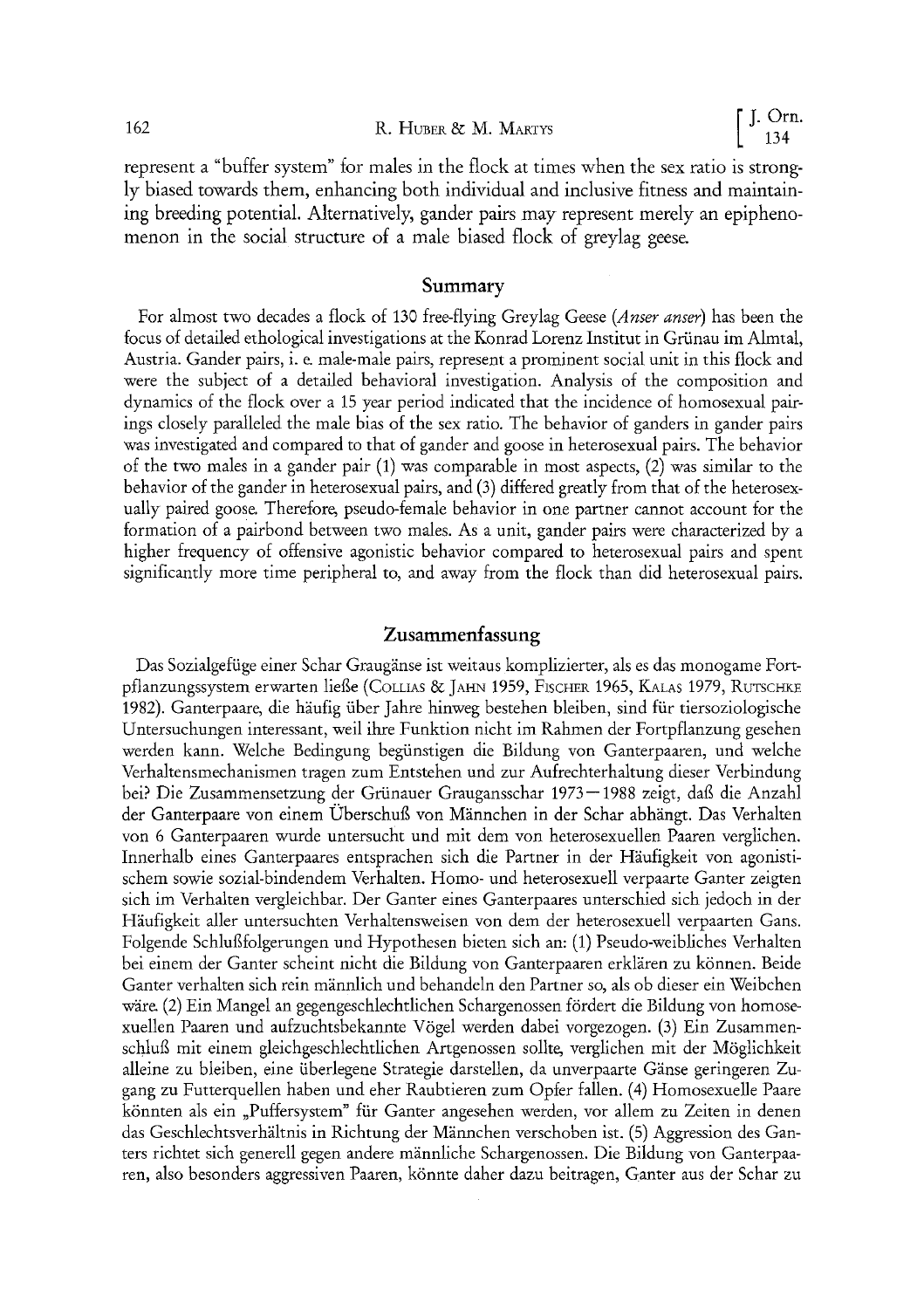vertreiben und ein Übermaß von Männchen in der Schar zu verhindern. (6) Da wir zeigen konnten, daß sich homosexuelle Paare oft am Rande der Schar aufhalten und dabei häufig sichern, könnte solchen Paaren eine Art Wächterfunktion zukommen. (7) Andererseits ist es durchaus möglich, daß Ganterpaare bloß ein Epiphenomen einer Graugansschar mit einem Überschuß an Männchen darstellen.

### **Literature**

ALTEN, A. A. (1934): Sex rhythm in the ruffed Grouse *(Bonasa umbellus* Linn.) and other birds. Auk 51: 180-199. • ARONSON, L. R. (1948): Problems in the behavior and physiology of a species of African mouthbreeding fish. Trans. N. Y. Acad. Sci. 2:  $33-42$ . • BEACH, F. A. (1948): Hormones and Behaviour. N. Y. • BRION, A., & H. EY (1964): Psychiatrie animals. Paris. • COLLIAS, N. E., & L. R. JAHN (1959): Geese *(Branta canadensis)* confined under seminatural conditions. Auk 76: 478-509.  $\bullet$  D $\mu$ GER, W. C. (1960): The comparative ethology of the African parrot genus *Agapornis.* Z. Tierpsychol. 17: 649-685. • DRICKAMER, L. C., & S. H. VESSEY (1982): Animal Behavior. Boston. • FISCHER, H. (1965): Das Triumphgeschrei der Graugans *(Anser anser)*. Z. Tierpsychol. 22: 247–304. • FORD, C. S., & F. A. BEACH (1960): Das Sexualverhalten von Mensch und Tier. Berlin. • GADPAILLE, W. J. (1980): Cross-species and cross-cultural contributions to understanding homosexual activity. Arch. Gen. Psychiatry  $37: 349 - 356.$  • GREENBERG, B. (1961): Spawning and parental behavior in female pairs of the jewel fish, *Hemichromis bimaculatus* Gill. Behaviour 18: 44--61. • HEINROTH, O. (1911): Beiträge zur Biologie, namentlich zur Ethologie und Psychologie der Anatiden. Verh. V. Int. Orn. Kongr. Berlin 1910: 589--702. • HUNT, G. L., & M. W. HUNT (1977): Female-female pairing in western gulls *(Larus occidentalis)* in Southern California. Science 196: 1466-1467. • HU»ER, R. (1988): Sex-specific behavior in greylag geese, *Anser anser* L. Texas J. Sci. 40: 107 – 109. • JOHNSGARD, P. A. (1965): Handbook of waterfowl behaviour. London. • KALAS, S. (1977): Ontogenie und Funktion der Rangordnung innerhalb einer Geschwisterschar von Graugänsen *(Anser anser* L.). Z. Tierpsychol. 45: 174--198. • Ditto (1979): Zur Brutbiologie der Graugans *(Anser anser* L.) unter besonderer Berücksichtigung des Verhaltens. Zool. Anz. Jena 203: 193-219. • LORENZ, K. Z. (1935): Der Kumpan in der Umwelt des Vogels. J. Orn. 83: 137-213, 289-413. • Ditto (1940): Die Paarbildung beim Kolkraben. Z. Tierpsychol. 3:  $278-292$ . • MASATOMI, H. (1957): Pseudomale behavior in a female bengalee J. Fac. Sci. Hokkaido Univ. Ser. 6, 13: 187-191. · Ditto (1959): Attacking behaviour in homosexual groups of the Bengalee, *Uroloncha striata.* J. Fac. Sci. Hokkaido Univ. Ser. 6, 14: 234-251. • MERRIT, K., & N. E. KING (1987): Behavioral sex differences and activity patterns of captive Humboldt penguins *(Spheniscus humboldti)*. Zool Biol. 6: 129–138. • MEYER-HOLZAPFEL, M. (1961): Homosexualität bei Tieren. Praxis 50: 1266--1272. • MoRRIS, D. (1952): Homosexuality in the ten-spined stickleback *(Pygosteus pungitius* L). Behaviour 4: 233--261. • Ditto (1954): The reproductive behaviour of the Zebra Finch *(Poephila guttata),* with special reference to pseudofemale behaviour and displacement activities. Behaviour 6: 271–322. ● Ditto (1955): The causation of pseudofemale and pseudomale behaviour: a further comment. Behaviour 8: 46-57. • OHLERT, B. (1958): Kampf- und Paarbildung einiger Cichliden. Z. Tierpsychol. 15: 141-174. • RADESÄTER, T. (1974): On the ontogeny of orienting movemens in the triumph ceremony in two species of Geese *(Anser anser* L. and *Branta canadensis* L.). Behaviour 50:  $1-15$ . • RUTSCHKE, E. (1982): Stability and dynamics in the social structure of the greylag goose *(Anser anser* L.). Aquila 89: 39--55. • SAUER, E. G. E (1972): Aberrant sexual behavior in the South African Ostrich. Auk 89: 717--737. • SCHUTZ, E (1965a): Sexuelle Prägung bei Anatiden. Z. Tierpsychol. 22: 50–103. • Ditto (1965b): Homosexuali